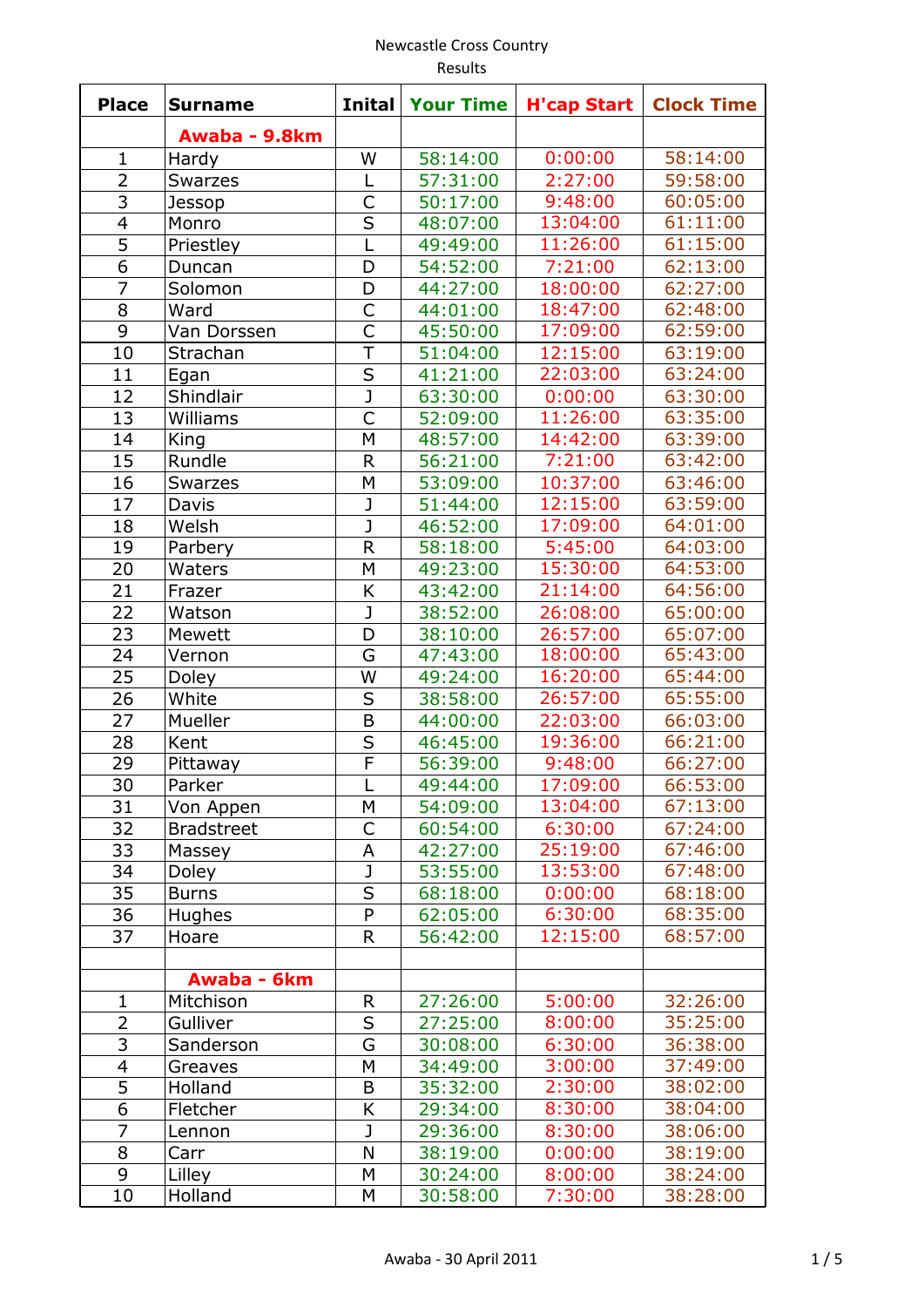| <b>Place</b>   | <b>Surname</b>  | <b>Inital</b>           | <b>Your Time</b> | <b>H'cap Start</b> | <b>Clock Time</b> |
|----------------|-----------------|-------------------------|------------------|--------------------|-------------------|
| 11             | Fox             | G                       | 36:47:00         | 2:00:00            | 38:47:00          |
| 12             | Van Dorssen     | N                       | 34:19:00         | 4:30:00            | 38:49:00          |
| 13             | <b>Beverley</b> | G                       | 35:22:00         | 3:30:00            | 38:52:00          |
| 14             | Reid            | G                       | 31:26:00         | 7:30:00            | 38:56:00          |
| 15             | Dawson          | D                       | 27:27:00         | 11:30:00           | 38:57:00          |
| 16             | Welbourne       | D                       | 26:36:00         | 12:30:00           | 39:06:00          |
| 17             | Marquett        | $\mathsf R$             | 36:12:00         | 3:00:00            | 39:12:00          |
| 18             | Matthews        | C                       | 29:57:00         | 9:30:00            | 39:27:00          |
| 19             | Marquett        |                         | 38:36:00         | 1:00:00            | 39:36:00          |
| 20             | Dawson          | L                       | 24:38:00         | 15:00:00           | 39:38:00          |
| 21             | Kavur           | M                       | 31:14:00         | 8:30:00            | 39:44:00          |
| 22             | Zeman           | D                       | 28:20:00         | 11:30:00           | 39:50:00          |
| 23             | <b>Busteed</b>  | $\mathsf R$             | 34:21:00         | 5:30:00            | 39:51:00          |
| 24             | King            | N                       | 23:22:00         | 16:30:00           | 39:52:00          |
| 25             | Muir            | N                       | 29:31:00         | 10:30:00           | 40:01:00          |
| 26             | Goodhew         | F                       | 33:06:00         | 7:00:00            | 40:06:00          |
| 27             | <b>Birch</b>    | J                       | 35:10:00         | 5:00:00            | 40:10:00          |
| 28             | Carver          | S                       | 35:44:00         | 4:30:00            | 40:14:00          |
| 29             | Davies          | P                       | 29:54:00         | 10:30:00           | 40:24:00          |
| 30             | Horsburgh       | P                       | 35:28:00         | 5:00:00            | 40:28:00          |
| 31             | Maxwell         | $\overline{\texttt{J}}$ | 26:34:00         | 14:00:00           | 40:34:00          |
| 32             | Ellis-White     | B                       | 31:38:00         | 9:00:00            | 40:38:00          |
| 33             | Isberg          | C                       | 40:44:00         | 0:00:00            | 40:44:00          |
| 34             | Kelly-Moore     | H                       | 30:47:00         | 10:00:00           | 40:47:00          |
| 35             | Williams        | T                       | 40:49:00         | 0:00:00            | 40:49:00          |
| 36             | Davies          | $\mathsf R$             | 27:52:00         | 13:00:00           | 40:52:00          |
| 37             | Priestley       | E                       | 28:23:00         | 12:30:00           | 40:53:00          |
| 38             | Curryer         | N                       | 39:55:00         | 1:00:00            | 40:55:00          |
| 39             | Woodcock        | $\mathsf{R}$            | 39:58:00         | 1:00:00            | 40:58:00          |
| 40             | <b>Street</b>   | D                       | 29:33:00         | 11:30:00           | 41:03:00          |
| 41             | Moore           |                         | 26:31:00         | 15:00:00           | 41:31:00          |
| 42             | Milford         | J                       | 30:50:00         | 11:00:00           | 41:50:00          |
| 43             | Milford         | N                       | 31:53:00         | 10:00:00           | 41:53:00          |
| 44             | Lennon          | H                       | 40:02:00         | 2:30:00            | 42:32:00          |
| 45             | Taylor          | $\mathsf R$             | 40:44:00         | 2:30:00            | 43:14:00          |
| 46             | Scott           | W                       | 40:03:00         | 3:45:00            | 43:48:00          |
| 47             | <b>Doley</b>    | A                       | 44:09:00         | 0:00:00            | 44:09:00          |
| 48             | Ronan           | A                       | 46:05:00         | 0:00:00            | 46:05:00          |
| 49             | McDonald        | $\mathsf R$             | 47:01:00         | 0:00:00            | 47:01:00          |
| 50             | Quinn           | S                       | 51:00:00         | 0:00:00            | 51:00:00          |
| 51             | <b>Bovill</b>   | D                       | 51:21:00         | 0:00:00            | 51:21:00          |
| 52             | Gudsell         | $\mathbf{J}$            | 52:23:00         | 0:00:00            | 52:23:00          |
|                |                 |                         |                  |                    |                   |
|                | Awaba - 3km     |                         |                  |                    |                   |
| $\mathbf{1}$   | Frame           | D                       | 15:32:00         | 0:00:00            | 15:32:00          |
| 2              | Gulliver        | $\sf S$                 | 15:46:00         | 1:45:00            | 17:31:00          |
| 3              | Mitchison       | T                       | 15:52:00         | 2:15:00            | 18:07:00          |
| $\overline{4}$ | Young           | L                       | 13:26:00         | 5:00:00            | 18:26:00          |
| 5              | Hunt            | M                       | 12:49:00         | 5:45:00            | 18:34:00          |
| 6              | Greaves         | P                       | 18:44:00         | 0:00:00            | 18:44:00          |
| $\overline{7}$ | Moore           | $\overline{I}$          | 14:34:00         | 4:15:00            | 18:49:00          |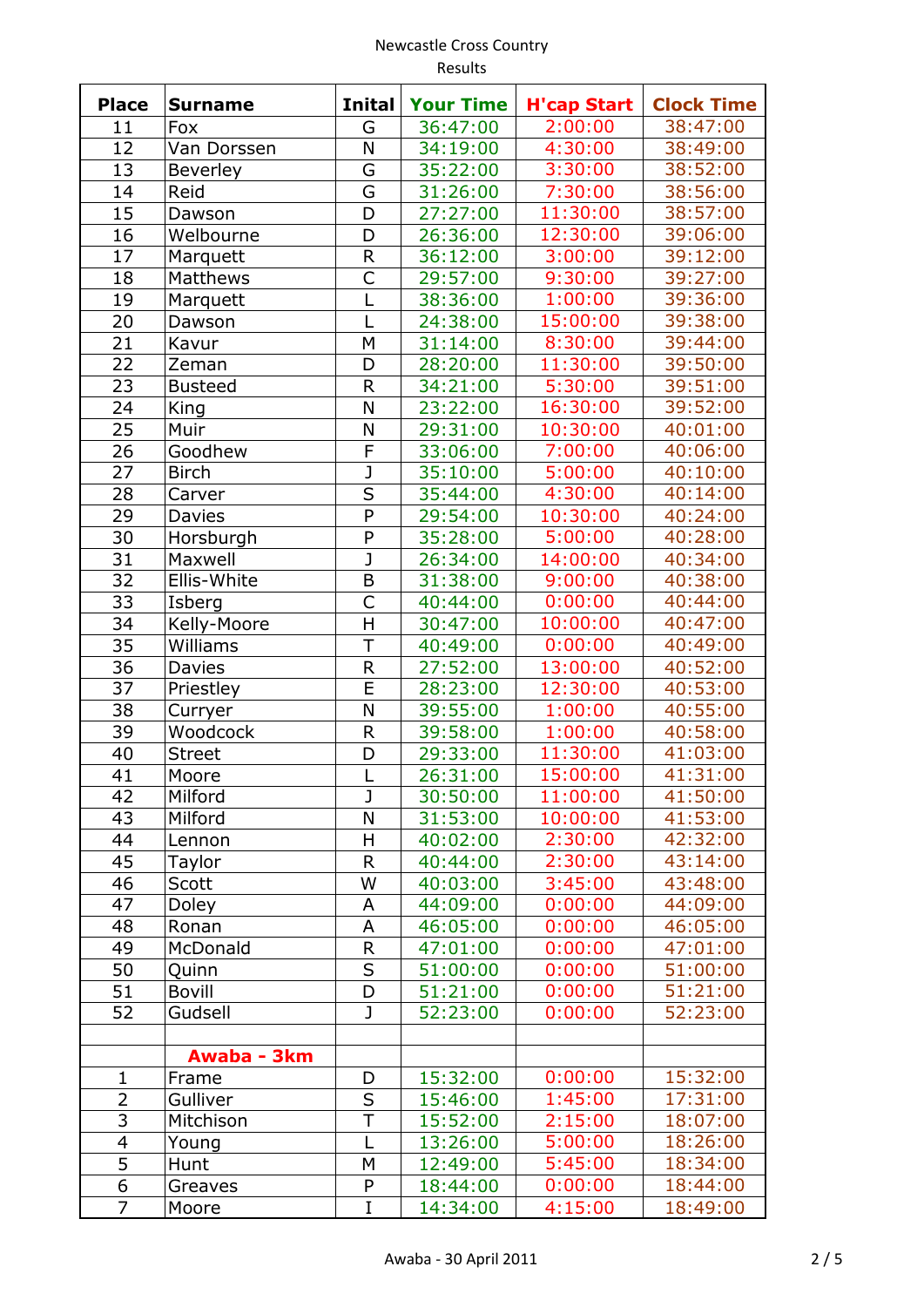| <b>Place</b> | <b>Surname</b>  | <b>Inital</b>           | <b>Your Time</b> | <b>H'cap Start</b> | <b>Clock Time</b> |
|--------------|-----------------|-------------------------|------------------|--------------------|-------------------|
| 8            | <b>Burns</b>    | C                       | 18:37:00         | 0:15:00            | 18:52:00          |
| 9            | <b>Bugbird</b>  | S                       | 13:29:00         | 5:30:00            | 18:59:00          |
| 10           | Frame           | $\mathsf{R}$            | 14:02:00         | 5:00:00            | 19:02:00          |
| 11           | Maxwell         | K                       | 16:33:00         | 2:30:00            | 19:03:00          |
| 12           | Robinson        | J                       | 15:34:00         | 3:30:00            | 19:04:00          |
| 13           | Mitchison       | R                       | 13:25:00         | 5:45:00            | 19:10:00          |
| 14           | Greaves         | P                       | 14:41:00         | 4:30:00            | 19:11:00          |
| 15           | Holding         | S                       | 12:42:00         | 6:30:00            | 19:12:00          |
| 16           | Holland         | G                       | 14:46:00         | 4:30:00            | 19:16:00          |
| 17           | Coombes         | М                       | 16:17:00         | 3:00:00            | 19:17:00          |
| 18           | Goodhew         | $\mathsf{R}$            | 13:33:00         | 5:45:00            | 19:18:00          |
| 19           | Coombes         | L                       | 15:13:00         | 4:15:00            | 19:28:00          |
| 20           | Doley           | Η                       | 14:00:00         | 5:30:00            | 19:30:00          |
| 21           | Johnson         | S                       | 17:16:00         | 2:15:00            | 19:31:00          |
| 22           | Maxwell         | $\mathsf{C}$            | 17:07:00         | 2:30:00            | 19:37:00          |
| 23           | Greaves         | D                       | 14:53:00         | 4:45:00            | 19:38:00          |
| 24           | Van Dorssen     | L                       | 18:13:00         | 1:30:00            | 19:43:00          |
| 25           | Del Caro        | G                       | 13:14:00         | 6:30:00            | 19:44:00          |
| 26           | Van Dorssen     | B                       | 17:46:00         | 2:00:00            | 19:46:00          |
| 27           | Greaves         | $\mathsf R$             | 13:03:00         | 6:45:00            | 19:48:00          |
| 28           | Longmuir        | H                       | 12:06:00         | 7:45:00            | 19:51:00          |
| 29           | Wilson          | L                       | 18:22:00         | 1:30:00            | 19:52:00          |
| 30           | Jamcotchian     | S                       | 14:09:00         | 5:45:00            | 19:54:00          |
| 31           | Jamcotchian     | M                       | 19:41:00         | 0:15:00            | 19:56:00          |
| 32           | Johnson         | L                       | 14:57:00         | 5:00:00            | 19:57:00          |
| 33           | <b>Boyce</b>    | J                       | 16:13:00         | 3:45:00            | 19:58:00          |
| 34           | Muir            | $\overline{\mathsf{J}}$ | 16:30:00         | 3:30:00            | 20:00:00          |
| 35           | Moore           | C                       | 17:32:00         | 2:30:00            | 20:02:00          |
| 36           | Karn            | F                       | 15:20:00         | 4:45:00            | 20:05:00          |
| 37           | Galbraith       | $\overline{C}$          | 13:23:00         | 6:45:00            | 20:08:00          |
| 38           | Maurer          | H                       | 19:39:00         | 0:30:00            | 20:09:00          |
| 39           | Hillyard        | A                       | 15:43:00         | 4:30:00            | 20:13:00          |
| 40           | Johnson         | J                       | 15:45:00         | 4:30:00            | 20:15:00          |
| 41           | Andrews         | L                       | 16:31:00         | 3:45:00            | 20:16:00          |
| 42           | Hillyard        | G                       | 20:17:00         | 0:00:00            | 20:17:00          |
| 43           | <b>Mills</b>    | D                       | 18:05:00         | 2:15:00            | 20:20:00          |
| 44           | Noble           | E                       | 20:21:00         | 0:00:00            | 20:21:00          |
| 45           | Noble           | M                       | 20:22:00         | 0:00:00            | 20:22:00          |
| 46           | Coombes         | Υ                       | 17:24:00         | 3:00:00            | 20:24:00          |
| 47           | Kent            | N                       | 19:28:00         | 1:00:00            | 20:28:00          |
| 48           | Wilson          | L                       | 17:59:00         | 2:30:00            | 20:29:00          |
| 49           | Karn            | Ċ                       | 13:15:00         | 7:15:00            | 20:30:00          |
| 50           | <b>Brockman</b> | K                       | 15:16:00         | 5:15:00            | 20:31:00          |
| 51           | Goodhew         | C                       | 15:17:00         | 5:15:00            | 20:32:00          |
| 52           | Muir            | T                       | 12:36:00         | 8:00:00            | 20:36:00          |
| 53           | <b>Richards</b> | А                       | 16:04:00         | 4:45:00            | 20:49:00          |
| 54           | Holding         | P                       | 14:50:00         | 6:00:00            | 20:50:00          |
| 55           | Curryer         | H                       | 19:07:00         | 1:45:00            | 20:52:00          |
| 56           | Fox-Smith       | S                       | 20:55:00         | 0:00:00            | 20:55:00          |
| 57           | Frame           | С                       | 20:58:00         | 0:00:00            | 20:58:00          |
| 58           | Fox-Smith       | A                       | 20:40:00         | 0:30:00            | 21:10:00          |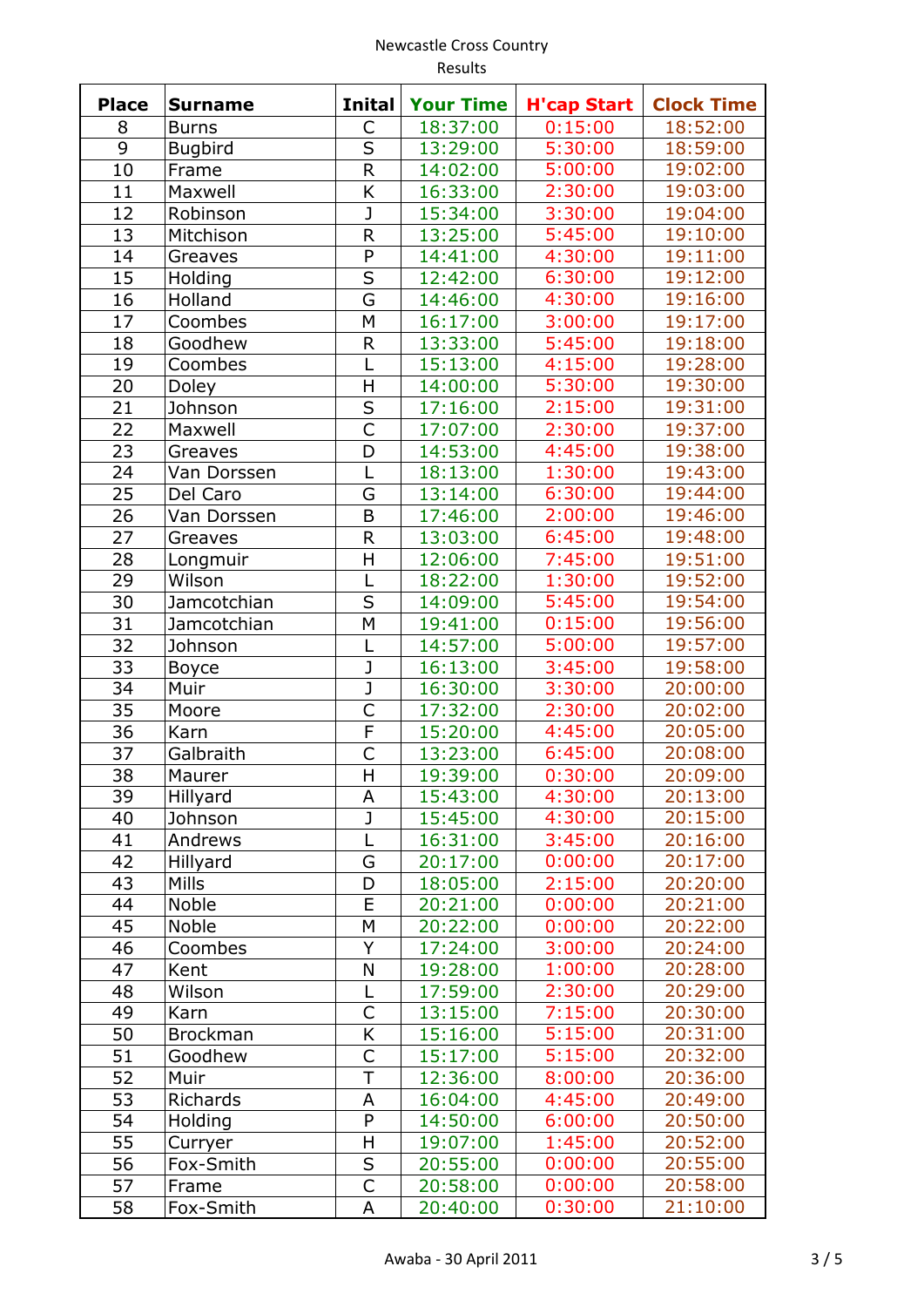| <b>Place</b>   | <b>Surname</b>               | <b>Inital</b>           | <b>Your Time</b> | <b>H'cap Start</b> | <b>Clock Time</b> |
|----------------|------------------------------|-------------------------|------------------|--------------------|-------------------|
| 59             | Curtis                       | D                       | 16:28:00         | 4:45:00            | 21:13:00          |
| 60             | Coombes                      | C                       | 16:52:00         | 4:30:00            | 21:22:00          |
| 61             | Richards                     | Ċ                       | 21:23:00         | 0:00:00            | 21:23:00          |
| 62             | Hunt                         | N                       | 20:26:00         | 1:00:00            | 21:26:00          |
| 63             | Curtis                       | M                       | 18:45:00         | 2:45:00            | 21:30:00          |
| 64             | Sloan                        | N                       | 15:02:00         | 6:30:00            | 21:32:00          |
| 65             | Jamcotchian                  | $\overline{C}$          | 21:43:00         | 0:00:00            | 21:43:00          |
| 66             | Jamcotchian                  | Ċ                       | 17:44:00         | 4:45:00            | 22:29:00          |
| 67             | Sloan                        | D                       | 22:33:00         | 0:00:00            | 22:33:00          |
| 68             | Sloan                        | C                       | 22:40:00         | 0:00:00            | 22:40:00          |
| 69             | Ashton                       | M                       | 22:52:00         | 0:00:00            | 22:52:00          |
| 70             | Monro                        | M                       | 20:25:00         | 2:30:00            | 22:55:00          |
| 71             | Frame                        | K                       | 22:58:00         | 0:00:00            | 22:58:00          |
| 72             | Jamcotchian                  | D                       | 23:19:00         | 0:00:00            | 23:19:00          |
| 73             | Andrews                      | L                       | 23:45:00         | 0:00:00            | 23:45:00          |
| 74             | Andrews                      | K                       | 23:47:00         | 0:00:00            | 23:47:00          |
| 75             | Andrews                      | A                       | 24:01:00         | 0:00:00            | 24:01:00          |
| 76             | <b>Beverley</b>              | J                       | 25:53:00         | 0:00:00            | 25:53:00          |
| 77             | <b>Beverley</b>              | C                       | 25:54:00         | 0:00:00            | 25:54:00          |
| 78             | Priestley                    | Ċ                       | 26:17:00         | 0:00:00            | 26:17:00          |
| 79             | Priestley                    | M                       | 26:19:00         | 0:00:00            | 26:19:00          |
| 80             | Priestley                    | D                       | 26:21:00         | 0:00:00            | 26:21:00          |
| 81             | Curryer                      | L                       | 27:24:00         | 0:00:00            | 27:24:00          |
| 82             | Sloan                        | K                       | 29:23:00         | 0:00:00            | 29:23:00          |
| 83             | Thompson                     | S                       | 30:49:00         | 0:00:00            | 30:49:00          |
|                |                              |                         |                  |                    |                   |
| $\mathbf{1}$   | <b>New Runners</b><br>Ashton | S                       | 46:21:00         | 0:00:00            | 46:21:00          |
| 2              |                              | G                       | 46:50:00         | 0:00:00            | 46:50:00          |
| $\overline{3}$ | <b>Burgess</b><br>Aitken     | G                       | 63:11:00         | 0:00:00            | 63:11:00          |
|                |                              |                         |                  |                    |                   |
|                | <b>New Runners</b>           |                         |                  |                    |                   |
| $\mathbf{1}$   | Mascord                      | М                       | 24:32:00         | 0:00:00            | 24:32:00          |
| 2              | Hartnett                     | C                       | 25:26:00         | 0:00:00            | 25:26:00          |
| 3              | Woodley                      | M                       | 25:50:00         | 0:00:00            | 25:50:00          |
| 4              | Aston                        | N                       | 32:38:00         | 0:00:00            | 32:38:00          |
| $\overline{5}$ | <b>Stevens</b>               | D                       | 33:43:00         | 0:00:00            | 33:43:00          |
| 6              | Maxwell                      | J                       | 34:22:00         | 0:00:00            | 34:22:00          |
| $\overline{7}$ | Rundle                       | M                       | 35:32:00         | 0:00:00            | 35:32:00          |
| 8              | <b>Brady</b>                 | M                       | 36:25:00         | 0:00:00            | 36:25:00          |
| 9              | Monro                        | Κ                       | 39:11:00         | 0:00:00            | 39:11:00          |
| 10             | McCarthy                     | L                       | 39:25:00         | 0:00:00            | 39:25:00          |
| 11             | O'Donnell                    | S                       | 40:33:00         | 0:00:00            | 40:33:00          |
| 12             | Tully                        | T                       | 46:33:00         | 0:00:00            | 46:33:00          |
|                |                              |                         |                  |                    |                   |
|                | <b>New Runners</b>           |                         |                  |                    |                   |
| 1              | Moore                        | P                       | 12:10:00         | 0:00:00            | 12:10:00          |
| $\overline{2}$ | Watson                       | N                       | 13:21:00         | 0:00:00            | 13:21:00          |
| 3              | Watson                       | E                       | 14:48:00         | 0:00:00            | 14:48:00          |
| 4              | Ashton                       | J                       | 18:20:00         | 0:00:00            | 18:20:00          |
| $\overline{5}$ | Bell                         | $\overline{\texttt{J}}$ | 18:35:00         | 0:00:00            | 18:35:00          |